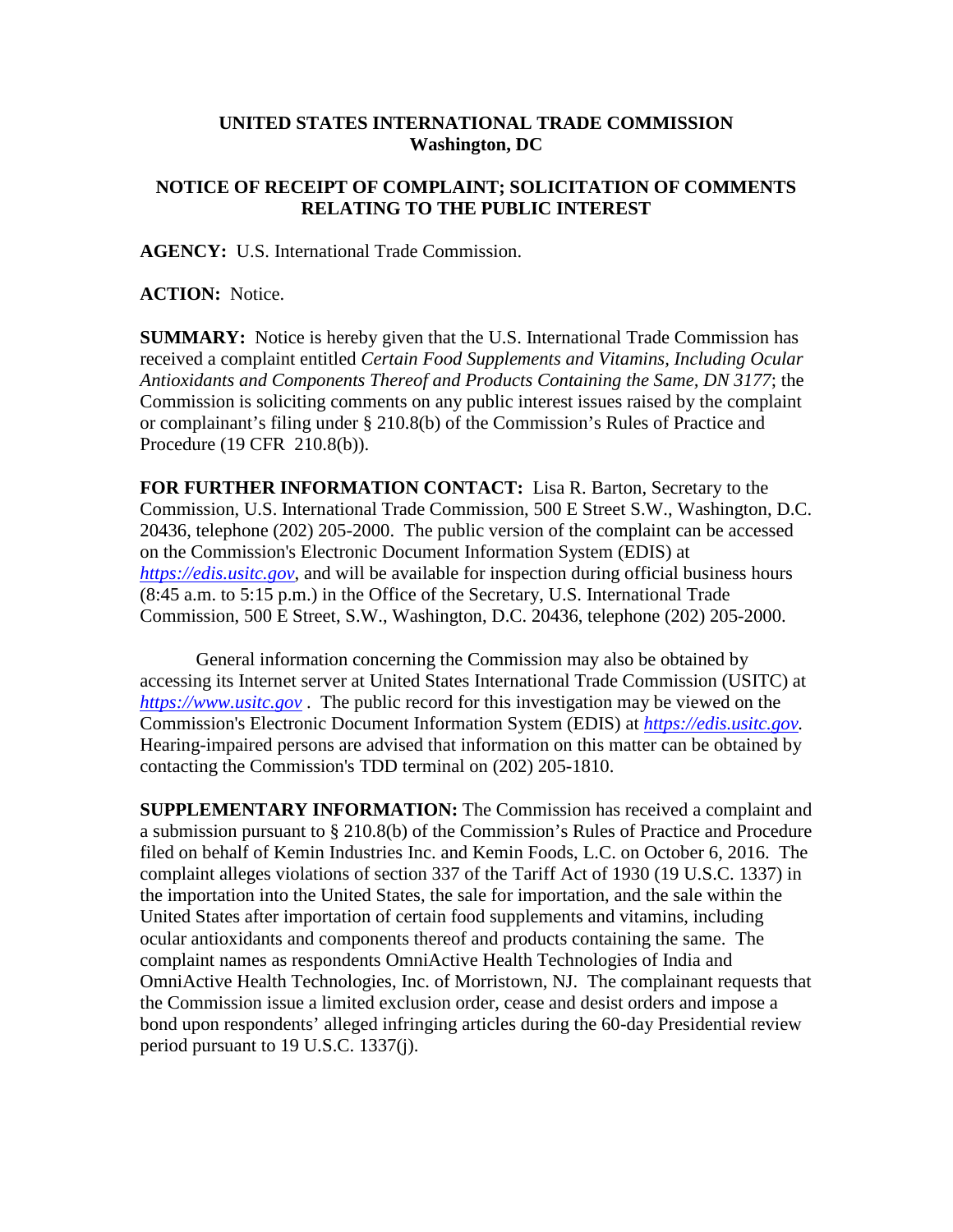Proposed respondents, other interested parties, and members of the public are invited to file comments, not to exceed five (5) pages in length, inclusive of attachments, on any public interest issues raised by the complaint or § 210.8(b) filing. Comments should address whether issuance of the relief specifically requested by the complainant in this investigation would affect the public health and welfare in the United States, competitive conditions in the United States economy, the production of like or directly competitive articles in the United States, or United States consumers.

In particular, the Commission is interested in comments that:

- (i) explain how the articles potentially subject to the requested remedial orders are used in the United States;
- (ii) identify any public health, safety, or welfare concerns in the United States relating to the requested remedial orders;
- (iii) identify like or directly competitive articles that complainant, its licensees, or third parties make in the United States which could replace the subject articles if they were to be excluded;
- (iv) indicate whether complainant, complainant's licensees, and/or third party suppliers have the capacity to replace the volume of articles potentially subject to the requested exclusion order and/or a cease and desist order within a commercially reasonable time; and
- (v) explain how the requested remedial orders would impact United States consumers.

Written submissions must be filed no later than by close of business, eight calendar days after the date of publication of this notice in the *Federal Register*. There will be further opportunities for comment on the public interest after the issuance of any final initial determination in this investigation.

Persons filing written submissions must file the original document electronically on or before the deadlines stated above and submit 8 true paper copies to the Office of the Secretary by noon the next day pursuant to  $\S 210.4(f)$  of the Commission's Rules of Practice and Procedure (19 CFR 210.4(f)). Submissions should refer to the docket number ("Docket No. 3177") in a prominent place on the cover page and/or the first page. (*See* Handbook for [Electronic Filing Procedures](http://www.usitc.gov/secretary/fed_reg_notices/rules/handbook_on_electronic_filing.pdf), *Electronic Filing Procedures*<sup>[1](#page-1-0)</sup>). Persons with questions regarding filing should contact the Secretary (202-205-2000).

Any person desiring to submit a document to the Commission in confidence must request confidential treatment. All such requests should be directed to the Secretary to the Commission and must include a full statement of the reasons why the Commission

 $\overline{a}$ 

<span id="page-1-0"></span><sup>1</sup> Handbook for Electronic Filing Procedures: *[https://www.usitc.gov/documents/handbook\\_on\\_filing\\_procedures.pdf](https://www.usitc.gov/documents/handbook_on_filing_procedures.pdf)*